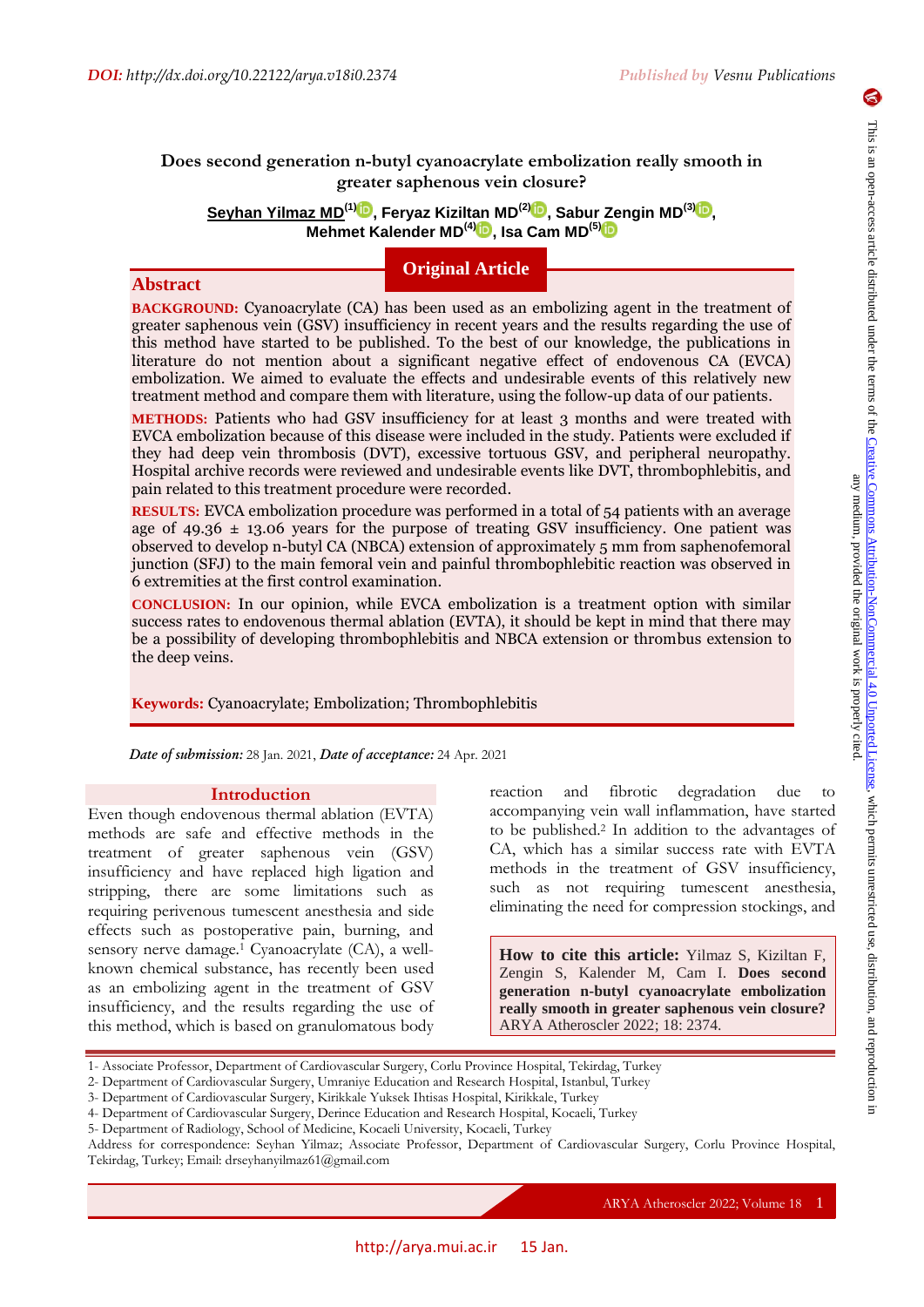absence of treatment-related sensory nerve damage,1,3 the adverse events related to the procedure are also mild and limited.<sup>1</sup> To the best of our knowledge, the publications in literature do not mention about a significant negative effect of endovenous catheter ablation (EVCA) embolization.

In this study, we aimed to evaluate the effects and adverse events related to this relatively new treatment method and compare it with literature, using the follow-up data of our patients who underwent GSV insufficiency treatment with CA.

### **Materials and Methods**

This retrospective study was undertaken in a tertiary hospital between 2016 and 2017 and the study group was made up of 54 patients undergoing<br>EVCA embolization procedure for GSV EVCA embolization insufficiency. Inclusion criteria in the study were being older than 18 years and suffering from GSV insufficiency for at least 3 months. The study was approved by the ethics committee of the institution and the study was conducted in accordance with the Declaration of Helsinki guidelines. GSV insufficiency due to incompetent saphenofemoral junction (SFJ) was detected by color Doppler ultrasound [ultrasonogram (USG)] examination upon the admission of patients to the outpatient clinic. All patients were routinely examined with color Doppler USG for the presence of deep vein thrombosis (DVT) and GSV assessment (for tortuosity, diameter, and pathological reflux) before the treatment procedure. Patients were excluded if they had DVT, excessive tortuous GSV, peripheral neuropathy, and GSV with a diameter of < 5.5 mm [because of Turkish Social Security Institution (SSI) payment criteria]. Patients with known malignancy, those who received any type of surgery or intervention for treatment of GSV insufficiency in the past, or those having a previous history of extremity arterial thromboembolism (ATE) were also excluded. Hospital archive records were reviewed and baseline characteristics, success rate, and undesirable events or complications like n-butyl CA (NBCA) extension, DVT, thrombophlebitis, pain, allergic reaction, and paresthesia related to this treatment procedure were recorded.

The treatment for all patients included endovenous embolization of GSV using a specific NBCA (Venablock, Invamed, Ankara, Turkey) and its catheter in the thigh region with the guidance of USG. EVCA embolization involved a disposable 2 ampoule (2.5 ml total) NBCA and its operation catheter. All operations were performed by the

same vascular surgery team under local anesthesia or spinal anesthesia (in patients undergoing simultaneous stab phlebectomy) without applying tumescent anesthesia. In the operational procedure which was based on continuous injection of NBCA in the injector attached to the back of the catheter system into the GSV segment to be treated, full compression was done using SFJ probe by the first administration of NBCA to the GSV point, which was 5 cm away from SFJ, while the NBCA-applied GSV was fully compressed simultaneously with the systematically withdrawn application catheter. 2 minutes after the completion of EVCA embolization, the remaining enlarged varicose veins were treated with phlebectomy in the same session. None of the patients was treated in the same session due to small saphenous vein (SSV) insufficiency. When the procedure was completed, before the patients were taken from the operating room, all patients were checked with USG and it was found that the operated GSV segment was occluded and there was no thrombosis in the main femoral vein of the same side. The patients' operated leg was bandaged with an elastic bandage after the procedure and they were followed up at the cardiovascular surgery service. The patients who were treated under local anesthesia were mobilized at the service 1 hour after the procedure and patients who underwent spinal anesthesia were mobilized 5 hours after the procedure. All patients were given oral analgesic (paracetamol) treatment on the day of the procedure and the patients were discharged from the hospital on the day of operation or on the first postoperative day. The patients were not recommended compression stockings during their recovery, and they were advised to come to the outpatient clinic for followup on the postoperative  $10<sup>th</sup>$  day and  $1<sup>st</sup>$  month.

*Statistical analysis:* Descriptive data were expressed as the number of patients due to the fact that the total sample contained less than 100 individuals. No other statistical analyses were performed in this descriptive study.

#### **Results**

EVCA embolization procedure was performed on 55 extremities in total for 54 patients with an average age of 49.36  $\pm$  13.06 years (18 to 79 years) for the purpose of treating GSV insufficiency. Simultaneous varicose vein excision procedures were also performed for 45 of the patients (83.3%) due to existing varicose veins. None of the patients received the EVCA embolization procedure in the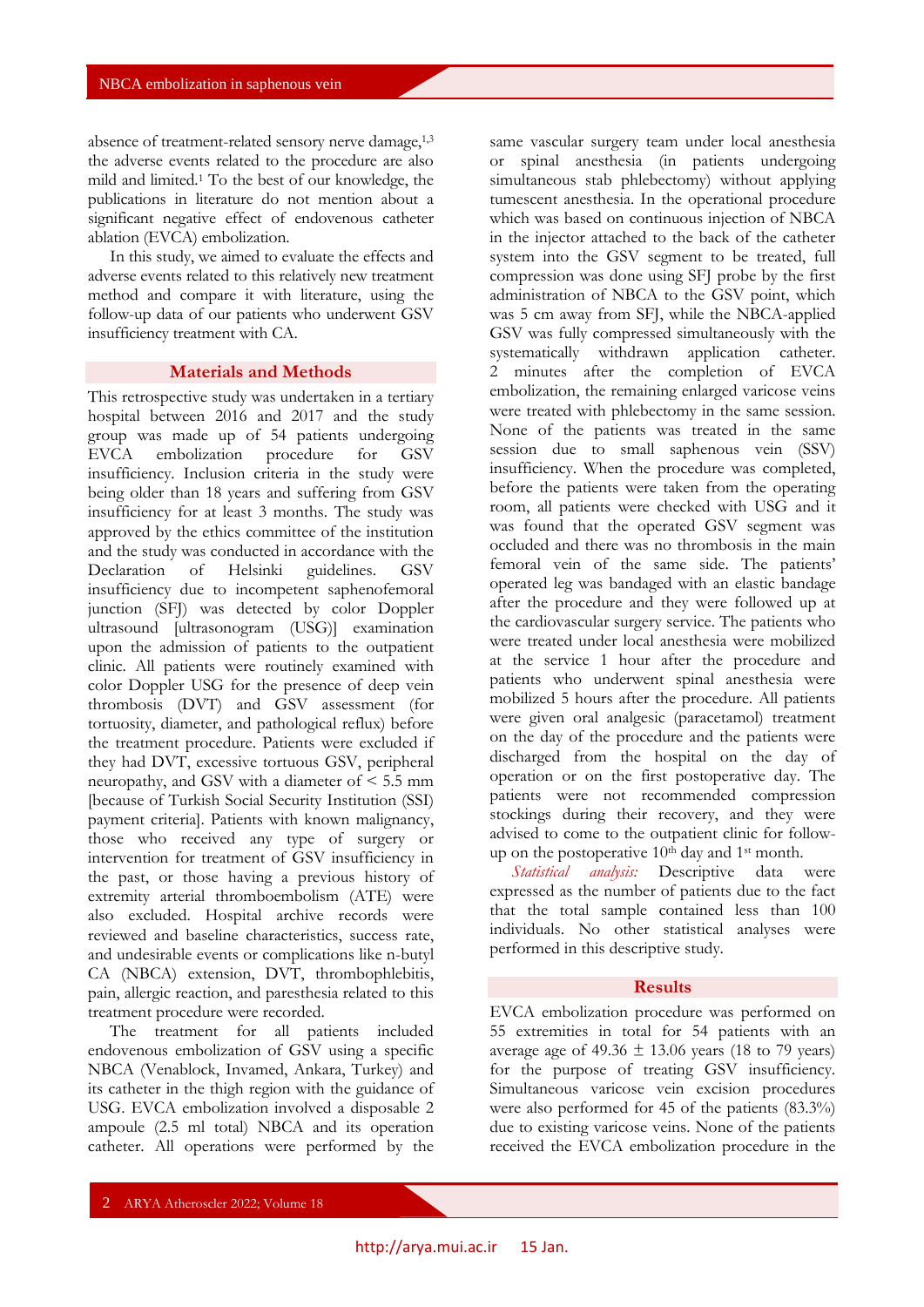same session for both lower extremities for the treatment of GSV insufficiency, and EVCA embolization procedure was performed on 2 lower limbs of 1 patient in different sessions. The baseline characteristics are provided in table 1.

|  | <b>Table 1.</b> The baseline characteristics of patients $(n = 54)$ |  |  |
|--|---------------------------------------------------------------------|--|--|
|  |                                                                     |  |  |

| Variables                       |                   |
|---------------------------------|-------------------|
| Age (year)                      | $49.36 \pm 13.06$ |
| Gender (men)                    | 26(48.1)          |
| CEAP <sub>2</sub>               | 1(1.8)            |
| CEAP <sub>3</sub>               | 45 (83.3)         |
| CEAP <sub>4</sub>               | 5(9.2)            |
| CEAP <sub>5</sub>               | 4(7.4)            |
| GSV diameter (mm)               | $81.61 \pm 20.33$ |
| Obesity                         | 3(5.5)            |
| Patients undergoing phlebectomy | 45 (83.3)         |

Data are reported as mean  $\pm$  standard deviation (SD) or number (percent)

CEAP: Clinical, ethiological, pathological, anatomical elements; GSV: Great saphenous vein

With EVCA embolization procedure, the intraoperative complete closure rate of GSV occurred in 54 extremities (98.2%); partial venous flow was observed in the GSV segment on 1 extremity treated during the procedure. No complications, including DVT, was observed, nor did the patients develop any allergic reaction against the embolizing agent used during the procedure.

The patients were discharged from the hospital on the same day of the procedure or on the first postoperative day. One patient (1.8%) was observed to develop NBCA extension of approximately 5 mm from SFJ to the main femoral vein on the 5th postoperative day. This patient underwent low-molecular-weight heparin (LMWH) treatment for 3 weeks, and complete resolution was achieved. DVT and pulmonary embolism (PE) were not observed during the control examinations of the patients. Undesirable events that were observed in control examinations during the postoperative period are shown in table 2.

**Table 2.** Undesirable events (in the postoperative period)

| n(%)    |
|---------|
| 1(1.8)  |
| 6(11.0) |
| 3(5.5)  |
|         |

NBCA: N-butyl cyanoacrylate

Painful thrombophlebitic reaction was observed in 6 extremities (10.9%) at the first control examination. Local stiffness and subcutaneous

fibrotic band were sensed with local hyperemia in the painful lower extremities of these patients, and oral non-steroidal anti-inflammatory [diclofenac sodium 100 mg 1 x 1, per oral (PO)], antibiotic (cefuroxime axetil 500 mg 2 x 1, PO) and anti-aggregating (acetylsalicylic acid 100 mg 1 x 1, PO) treatments were started for these patients for 10 days due to the current complaints with the approval of the vascular surgeon. Localized pain without any signs of thrombophlebitic reaction was detected in the lower extremities of another 3 patients (5.5%) at the first control examination. No venous thromboembolism (VTE), paresthesia, and procedure-related serious morbidity or mortality was detected during the control examinations.

## **Discussion**

EVTA methods, which have recently replaced the classical surgery methods in the treatment of venous insufficiency and whose effectiveness and safety have been proven, are accepted as the gold standard in the treatment of this disease.<sup>1</sup> Various thermal ablation methods are among the frequently-used methods in the treatment of GSV insufficiency with high venous occlusion and similar success rates, 3-5 and we have also successfully applied endovenous laser ablation (EVLA) and endovenous readiofrequency (EVRF) treatments for a long time in our current practice.

Need for tumescent anesthesia and side effects such as paresthesia, pain, and burning on the skin are reported to be significant disadvantages of EVTA methods, which cause less undesirable effects in the treatment of GSV insufficiency compared to classical surgery.1-5 For this reason, EVCA embolization method which is a non-tumescent endovenous embolization method<sup>6,7</sup> was started to be performed in order to avoid these undesirable effects of EVTA methods. It is a relatively new method and is reported to have similar success rates to EVTA methods in literature.<sup>1,3,8</sup> In a publication in the literature, EVCA embolization procedure performed with NBCA was reported to have 99% closure rate in the treatment of GSV insufficiency in a 3-month period.<sup>8</sup>

Another advantage of this method, which has many positive aspects such as returning to everyday activities in the early period and absence of side effects such as hypoesthesia, is that patients do not need to use compression stockings during the postoperative period.<sup>3</sup> In our study, the rate of developing paresthesia was detected to be 0% in our patient group following the EVCA method, which was performed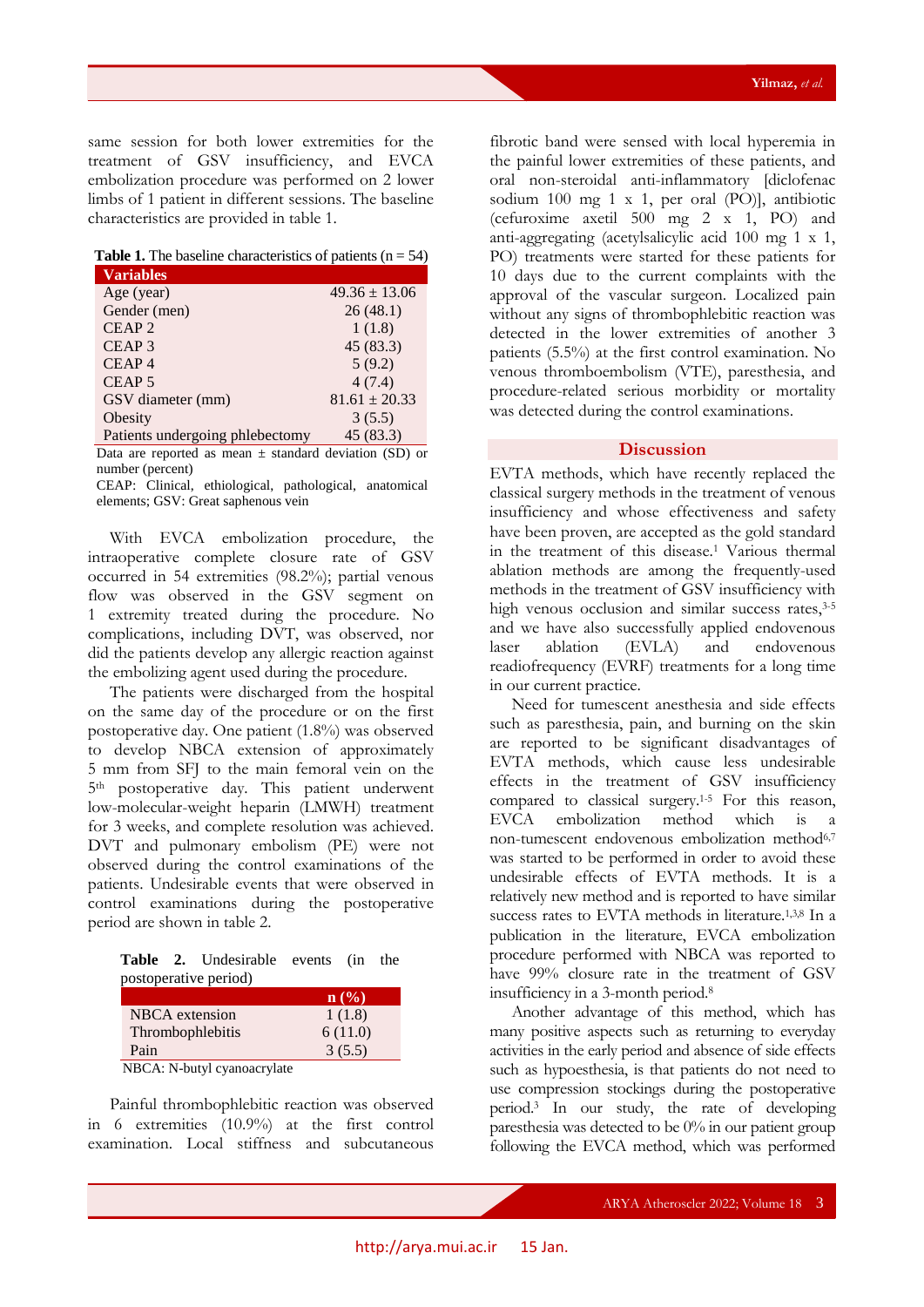without need for any tumescent application.

This treatment method is expressed to have promising results in recent studies,3,6,7 and in some multicenter studies, the success rate of this method at the time of the procedure is stated to be  $98.6\%, 1,3$ and there are even studies expressing the success rate as 100%.3,7,8 In our study, the complete closure rate of GSV during the procedure is 98.2% which is in conformity with the literature.

NBCA is reported to solidify quickly during the endovenous procedures and form a rapid polymerization reaction, and this reaction causes an inflammatory effect on the vein wall resulting in an ablative reaction, and the closure is ensured due to the compression performed on the vein during injection through the polymerization formed.1,3,6-8 The catheter systems of EVCA embolization used for the treatment of GSV insufficiency are similar to the systems used for EVTA, and after the first generation NBCAs used for EVCA embolization, which had high viscosity, were polymerizing rapidly, and had a flexible structure when polymerized, the second generation NBCAs developed in Turkey had the chance to be used in clinical practice at our clinic for a long time.1,9

In the first system used for endovenous NBCA-embolization, a high viscosity agent was administered in a pressure-push manner with the help of a gun-mediated catheter system.<sup>9</sup> In the second system developed and actively used in our country, low viscosity NBCA is administered/injected continuously, and using this device and method, consecutive case series involving significant number of patients were published by various medical centers in Turkey.<sup>9-12</sup> In our study, we used the second generation NBCA and its administration system called Venablock, which has a specific catheter system with a red light tip, and is known to be widely used in our country and other countries, in the form of continuous injection.

In the publications in literature, rapid closure and minimum procedure durations are reported to reduce the risk for developing VTE, and it is also expressed that SFJ is rapidly closing thanks to quick polymerizing NBCA, and adequate and correct compression applied on SFJ reduces the risk of embolizing agent leak into the main femoral vein.<sup>3</sup> Although DVT development is not mentioned in the most of the publications related to EVCA, it is reported that NBCA extension may occur towards the femoral vein.<sup>1</sup>

In a previous study, where NBCA was used for the treatment of GSV insufficiency embolization, it was stated that thrombus extension was observed in 21% of the treated extremities, which was stated to pose a risk of PE.1,6 Although this condition was clinically insignificant and known to be resorbed spontaneously without specific treatment, thrombus extension to the deep veins is one of the points that can be perceived as a risk of the procedure.<sup>1</sup> In a study that reported NBCA extension to the deep veins at a rate of 1.4% in EVCA embolization procedure, the factors causing the development of NBCA extension to the deep veins were considered to be the viscosity of the agent used, the administration method of the embolizing agent, and the distance of the first administration point of the embolizing agent in GSV to SFJ (a distance of 5 cm from SFJ is reported to be safe for the first positioning).1,3 In case of NBCA extension to the deep veins developing after EVCA embolization, LMWH treatment for 2 weeks is reported to improve the extension without any clinical sequel.<sup>1</sup> None of the patients in our study was observed to develop DVT and NBCA extension to the femoral vein during the procedure. However, in early follow-up, 1 patient (1.8%) developed NBCA extension to the main femoral vein, and we think that one of the reasons may be related to the distance of the first application point of NBCA in GSV to the SFJ. We also think that another reason is the possibility of NBCA progression during the post-procedure period. This patient was followed up for about 3 weeks with LMWH treatment and the NBCA extension was improved without any clinical sequel in the patient without developing any PE attack.

It has been reported that there are no significant side effects associated with EVCA embolization, and minor side effects are mostly phlebitic reactions.<sup>7</sup> In addition, in some studies conducted using the first generation NBCA, the rates of developing phlebitis after EVCA embolization procedure were reported as 10%, 11.4%, and  $20\%,1,8,10$  and in one study regarding the EVCA embolization procedure performed with the second generation NBCA, the rate of phlebitis was stated to be 4.5%.<sup>13</sup> However, in another publication, this rate was found to be 1.4%. <sup>9</sup> It is reported that there are differences between the first used NBCA agent and the second generation NBCA (Venablock) agent in terms of fluidity and polymerization properties.3,13 In a study where a second generation NBCA agent was administered by continuous injection into the diseased GSV lumen, the authors state that the viscosity of the NBCA agent they used was lower compared to the previously-used agent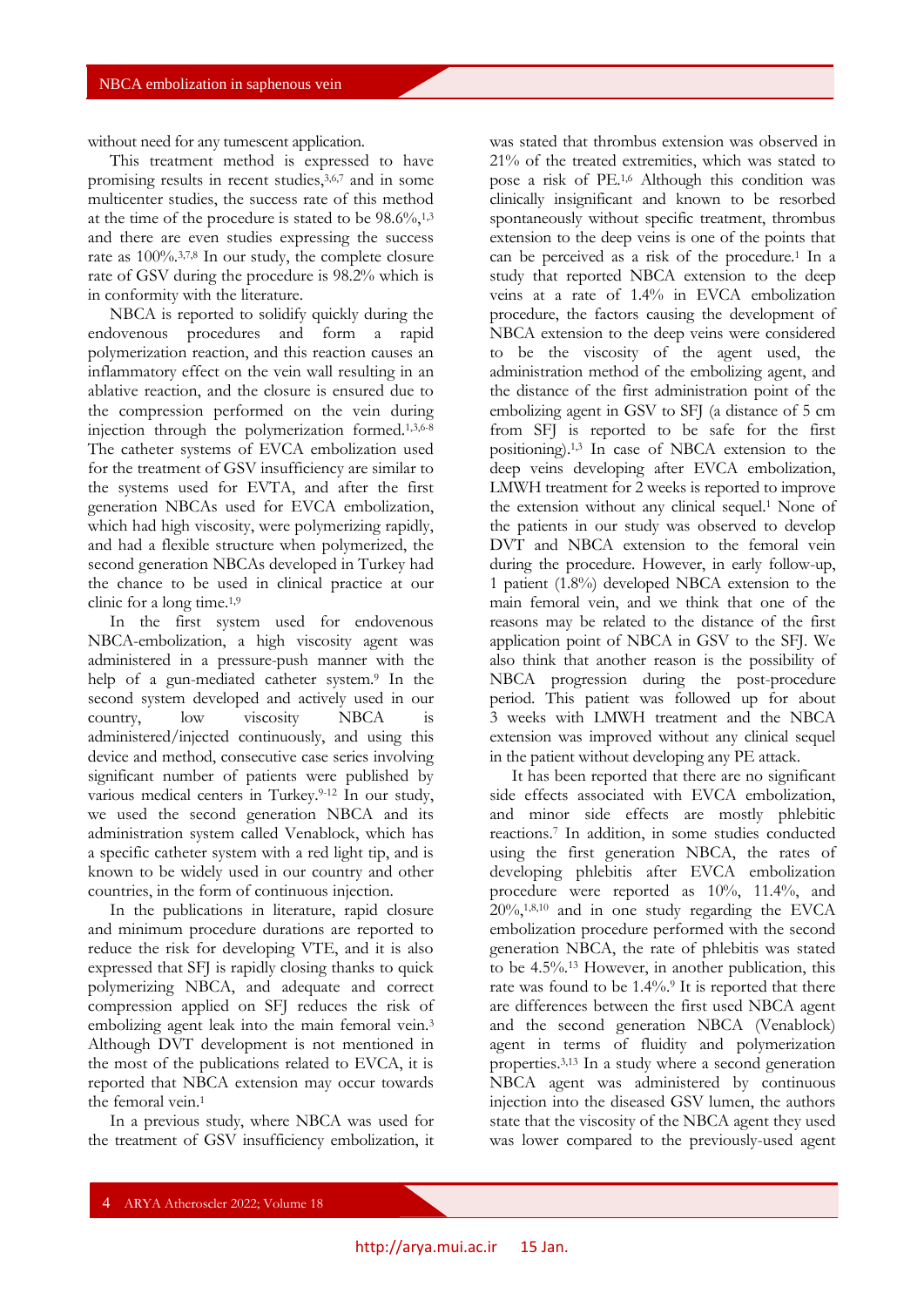and polymerized rapidly (5 seconds),<sup>13</sup> and therefore, they attract the attention to the importance of continuous injection method.9,13 Another important point is the compression to be done on the vein just after the NBCA injection, and our main purpose here is to stick the opposite endothelia of the vein together without creating a thrombus within the lumen secondary to the reaction. It is expressed that the most important points in the treatment of GSV insufficiency with the EVCA embolization method using NBCA are the viscosity of the agent used and whether the method of administration is in the form of continuous injection,<sup>9</sup> and these may lead to significant differences in the development of phlebitis.10,12,13 It is explained that the phlebitis formed after EVCA embolization using an NBCA agent is caused by a thrombus-like formation developed secondary to the reaction between the embolizing agent and the blood in the relevant vein segment, and the compression applied on time onto the correct point with sufficient severity is necessary and adequate to stick the opposite endothelium of the vein without enabling its formation of thrombus in the lumen.<sup>9</sup>

We simultaneously applied compression on the GSV segment where we performed EVCA embolization with the catheter-mediated continuous injection with an injector containing second generation NBCA, and tried to ensure closure through polymerization in our patient group. Despite using continuous injection technique and the agent called Venablock, which is a second generation NBCA, the phlebitis rate detected during the early controls was 10.9%. We think that it is not easy to apply compression at the correct moment onto the correct spot with sufficient severity in technical terms, since the vein segment where EVCA embolization is performed cannot be easily localized from the outside. We also think that before starting continuous injection for EVCA embolization, bringing patients to Trendelenburg position and reducing the blood within the GSV lumen will decrease the risk for thrombus formation secondary to the agent-blood reaction and thus, the development of phlebitis.

There are some limitations of our study in terms of small sample size, retrospective design, and absence of control group.

## **Conclusion**

In our opinion, while EVCA embolization is a treatment option with similar success rates to EVTA, it should be kept in mind that there may be

a possibility of developing thrombophlebitis and NBCA extension or thrombus extension to the deep veins depending on the properties of the agent used, the technique of administration, and correct and adequate compression.

### **Acknowledgments**

None.

## **Conflict of Interests**

Authors have no conflict of interests.

## **Authors' Contribution**

SY: Idea, study design, evaluation; FK: Data collection; SZ: Writing; MK: Data analysis and statistical analysis; IC: Editing and literature search.

## **References**

- 1. Proebstle TM, Alm J, Dimitri S, Rasmussen L, Whiteley M, Lawson J, et al. The European multicenter cohort study on cyanoacrylate embolization of refluxing great saphenous veins. J Vasc Surg Venous Lymphat Disord 2015; 3(1): 2-7.
- 2. Almeida JI, Javier JJ, Mackay EG, Bautista C, Cher DJ, Proebstle TM. Two-year follow-up of first human use of cyanoacrylate adhesive for treatment of saphenous vein incompetence. Phlebology 2015; 30(6): 397-404.
- 3. Koramaz I, El KH, Gokalp F, Bitargil M, Bektas N, Engin E, et al. Ablation of the great saphenous vein with nontumescent n-butyl cyanoacrylate versus endovenous laser therapy. J Vasc Surg Venous Lymphat Disord 2017; 5(2): 210-5.
- 4. Puggioni A, Kalra M, Carmo M, Mozes G, Gloviczki P. Endovenous laser therapy and radiofrequency ablation of the great saphenous vein: Analysis of early efficacy and complications. J Vasc Surg 2005; 42(3): 488-93.
- 5. Rasmussen LH, Lawaetz M, Bjoern L, Vennits B, Blemings A, Eklof B. Randomized clinical trial comparing endovenous laser ablation, radiofrequency ablation, foam sclerotherapy and surgical stripping for great saphenous varicose veins. Br J Surg 2011; 98(8): 1079-87.
- 6. Almeida JI, Javier JJ, Mackay E, Bautista C, Proebstle TM. First human use of cyanoacrylate adhesive for treatment of saphenous vein incompetence. J Vasc Surg Venous Lymphat Disord 2013; 1(2): 174-80.
- 7. Radak D, Djukic N, Neskovic M. Cyanoacrylate embolization: A novelty in the field of varicose veins surgery. Ann Vasc Surg 2019; 55: 285-91.
- 8. Morrison N, Gibson K, McEnroe S, Goldman M, King T, Weiss R, et al. Randomized trial comparing cyanoacrylate embolization and radiofrequency